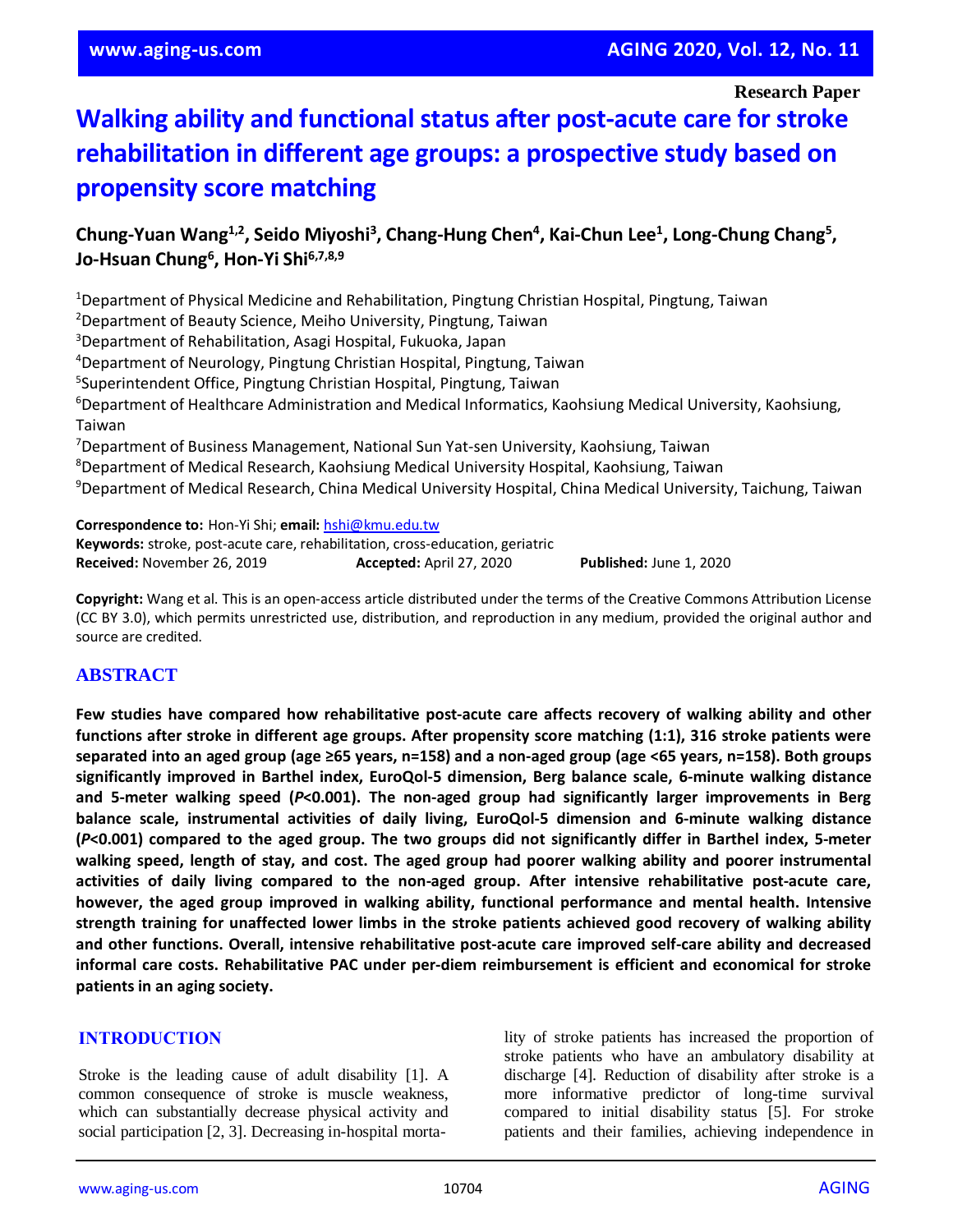activities of daily living (ADL) is often the main concern [6]. For these patients, recovery of walking ability is particularly important because it is often essential for ADL and increases the likelihood of discharge [7, 8]. In geriatric stroke patients, walking ability is associated with a high probability of functional recovery [9]. Although the training effect in geriatric stroke patients is generally poor, some studies have compared the impact of rehabilitative post-acute care (PAC) for stroke on functional status in different age groups [10, 11].

Since compensatory use of the unaffected limb in ADL is very common in stroke patients, achieving the goal of recovering walking ability may require balance training and limb strengthening. Therefore, rehabilitation programs aimed at restoring standing balance after stroke tend to target the compensatory role of the strong limb rather than weight bearing asymmetry [12]. "Crosseducation" refers to training one side of the body to increase strength in the same muscles on the untrained side. Some cross-education studies indicate that highintensity training to improve strength in the limb with less neurological impairment can improve bilateral strength [13, 14].

Post-acute care refers to medical care services aimed at improving functional status and decreasing the severity of disability in patients discharged from hospitalization for acute care. In the United States, the number of the patients sent to PAC facilities has increased approximately 50% in the past 15 years [15]. In recent years, reducing the duration of PAC to minimize fee-forservice payments has become a common cost savings strategy [16]. However, discharge of patients who still need institutional PAC for rehabilitation can place additional strain on their families [16]. The social and financial impacts are particularly strong in aging societies. In 2014, the Taiwan National Health Insurance Administration (NHIA) chose stroke for its first pilot program for PAC: Post-acute Care for Cerebrovascular Diseases (PAC-CVD). This program provides per-diem reimbursement but not fee-for-service. Compared to current NHIA provisions, the program provides stroke patients with more intensive care in terms of treatment frequency and duration. The PAC-CVD program has also proven effective in reducing total hospital length of stay (LOS) and medical costs [17]. In Asagi Hospital in Japan, stroke patients who received early rehabilitative PAC that included intensive strength training for the unaffected lower limb had shorter hospital LOS and better recovery of walking ability compared to stroke patients who had received the conventional rehabilitation program. Therefore, the same training principle was adopted in our study. The purpose of this study was to explore how rehabilitative PAC under per diem

reimbursement affects recovery of walking ability and other functional status in geriatric stroke patients

## **RESULTS**

Table 1 compares the two different age groups in terms of the studied characteristics. In both groups, most patients were male and had suffered an infarction stroke. Before PSM, the non-aged group had significantly more males (*P*<0.001) and significantly more patients with intracerebral hemorrhage (*P*<0.001) compared to the aged group. After PSM, the two groups did not significantly differ in gender, stroke type, common risk factors, or MRS score. Table 2 shows that all measures of functional status significantly improved after PAC for stroke rehabilitation, including BI, IADL, EQ-5D, BBS, and 6MWD.

Table 3 shows that, in terms of ES, walking pace assessment had the largest training effect in the two age groups, and BI had the smallest training effect in the two age groups. Results for BI and walking pace assessment did not significantly differ between the two groups. However, the effects of training on EQ-5D, IADL, BBS and 6MWD were smaller in the aged group compared to the non-aged group. The largest difference between the two groups was IADL; the smallest difference between the two groups was 6MWD. Table 4 compares medical resource utilization between the two age groups. The groups did not significantly differ in average duration of stay in acute care ward, average duration of stay in PAC ward, and costs under per-diem reimbursement.

# **DISCUSSION**

As human life expectancy increases, researchers have begun comparing functional decline in different old age groups [18]. Although a precise universal definition of geriatric age has not been established, a person aged 65 years or older is typically referred to as 'elderly' [19– 21]. Polypharmacy is now common in older populations with multiple morbidities and has become a public health burden [22]. Non-pharmacological interventions for improving function in older stroke survivors have also attracted the attention of researchers. Rehabilitation is primarily non-pharmacologic in nature. In older populations, rehabilitation poses unique challenges and may have limited benefits. Although both hospitalbased and home-based rehabilitation have demonstrated effectiveness for improving function in stroke survivors, the cost-effectiveness of rehabilitation for stroke survivors needs further research [23–25].

Hemorrhagic stroke patients tend to be younger than infarct stroke patients [26, 27]. Additionally, hypertension is more prevalent in hemorrhagic stroke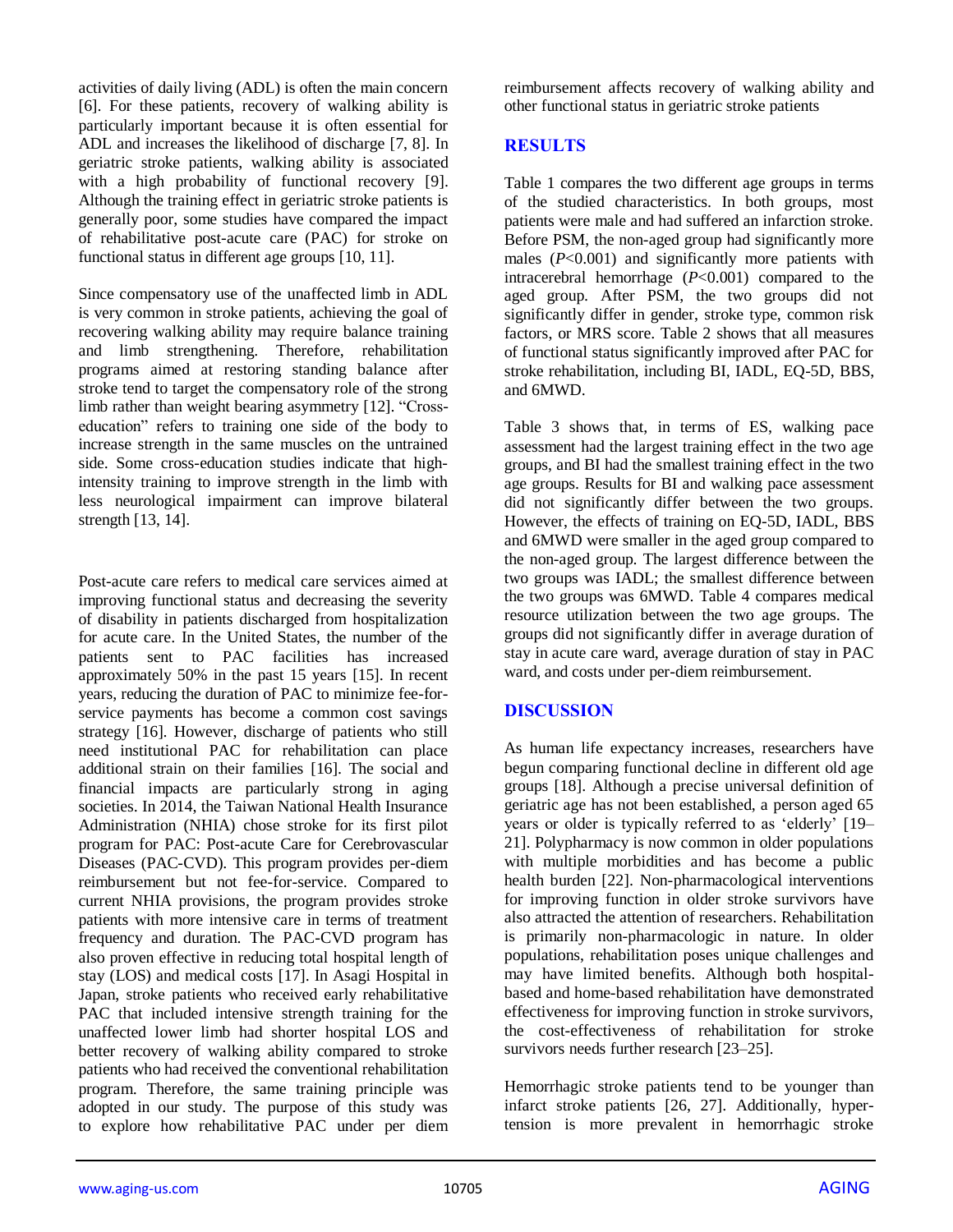|                               |                |                                         | <b>Before PSM</b>                       |         | <b>After PSM</b>               |                                         |       |  |
|-------------------------------|----------------|-----------------------------------------|-----------------------------------------|---------|--------------------------------|-----------------------------------------|-------|--|
| <b>Variables</b>              |                | <b>Aged group</b><br>$(n=234)$          | Non-aged<br>$group (n=228)$             |         | Aged group<br>$(n=158)$        | Non-aged<br>$group (n=158)$             |       |  |
|                               |                | Mean±SD/<br>$n\left(\frac{0}{0}\right)$ | Mean±SD/<br>$n\left(\frac{0}{0}\right)$ |         | Mean±SD/<br>$n\left(\%\right)$ | Mean±SD/<br>$n\left(\frac{0}{0}\right)$ |       |  |
| Gender                        | Male           | 137(58.5)                               | 170(74.6)                               | < 0.001 | 110(69.6)                      | 110(69.6)                               | 1.000 |  |
|                               | Female         | 97(41.5)                                | 58(25.4)                                |         | 48(30.4)                       | 48(30.4)                                |       |  |
| <b>Stroke type</b>            | Infarction     | 207(88.5)                               | 153(67.1)                               | < 0.001 | 133(84.2)                      | 133(84.2)                               | 1.000 |  |
|                               | Hemorrhage     | 27(11.5)                                | 75(32.9)                                |         | 25(15.8)                       | 25(15.8)                                |       |  |
| DM                            | Yes            | 85(36.3)                                | 66(28.9)                                | 0.112   | 43(27.2)                       | 49(31.0)                                | 0.536 |  |
|                               | N <sub>o</sub> | 149(63.7)                               | 162(71.1)                               |         | 115(72.8)                      | 109(69.0)                               |       |  |
| <b>Hypertension</b>           | Yes            | 149(63.7)                               | 142(62.3)                               | 0.831   | 97(61.4)                       | 100(63.3)                               | 0.816 |  |
|                               | N <sub>o</sub> | 85(36.3)                                | 86(37.7)                                |         | 61(38.6)                       | 58(36.7)                                |       |  |
| <b>Dyslipidemia</b>           | Yes            | 70(29.9)                                | 66(28.9)                                | 0.900   | 48(30.4)                       | 51(32.3)                                | 0.808 |  |
|                               | N <sub>o</sub> | 164(70.1)                               | 162(71.1)                               |         | 110(69.6)                      | 107(67.7)                               |       |  |
| <b>CAD</b>                    | Yes            | 31(13.2)                                | 10(4.4)                                 | 0.001   | 11(7.0)                        | 10(6.3)                                 | 1.000 |  |
|                               | N <sub>o</sub> | 203(86.8)                               | 218(95.6)                               |         | 147(93.0)                      | 148(93.7)                               |       |  |
| Af                            | Yes            | 18(7.7)                                 | 8(3.5)                                  | 0.080   | 5(3.2)                         | 6(3.8)                                  | 1.000 |  |
|                               | N <sub>o</sub> | 216(92.3)                               | 220(96.5)                               |         | 153(96.8)                      | 152(96.2)                               |       |  |
| <b>Previous</b><br><b>CVA</b> | Yes            | 37(15.8)                                | 46(20.2)                                | 0.271   | 27(17.1)                       | 32(20.3)                                | 0.564 |  |
|                               | N <sub>o</sub> | 197(84.2)                               | 182(79.8)                               |         | 131(82.9)                      | 126(79.7)                               |       |  |
| <b>MRS</b>                    | $\overline{2}$ | 8(3.4)                                  | 23(10.1)                                | 0.005   | 8(5.1)                         | 18(11.4)                                | 0.123 |  |
|                               | 3              | 86(36.8)                                | 63(27.6)                                |         | 55(34.8)                       | 52(32.9)                                |       |  |
|                               | 4              | 140(59.8)                               | 142(62.3)                               |         | 95(60.1)                       | 88(55.7)                                |       |  |

**Table 1. Study characteristics before and after propensity score matching (PSM)\* .**

Abbreviations: SD, standard deviation; DM, diabetes mellitus; CAD, coronary artery disease; Af, atrial fibrillation; CVA, cerebrovascular accident; MRS, modified Rankin Scale.

\*Non-aged group is age younger than 65 years; aged group is age at least 65 years.

| Table 2. Total score for each functional status measure before and after PAC program in two age groups <sup>*</sup> . |  |
|-----------------------------------------------------------------------------------------------------------------------|--|
|                                                                                                                       |  |

|                                | Non-aged group $(n=158)$ |                     |       | Aged group $(n=158)$ |                   |                 |       |         |
|--------------------------------|--------------------------|---------------------|-------|----------------------|-------------------|-----------------|-------|---------|
| <b>Measures</b>                | <b>Before PAC</b>        | After PAC           |       |                      | <b>Before PAC</b> | After PAC       |       |         |
|                                | $Mean \pm SD$            | $Mean \pm SD$       |       |                      | $Mean \pm SD$     | $Mean \pm SD$   |       |         |
| <b>Barthel index</b>           | $48.26 \pm 22.59$        | 73.35+22.95         | 19.31 | <0.001               | $41.08 + 22.06$   | $64.11 + 24.84$ | 17.19 | <0.001  |
| Euro QoL-5 dimension           | $10.23 + 2.31$           | $7.64 + 2.32$       | 15.92 | < 0.001              | $10.73 + 2.24$    | $8.48 \pm 2.60$ | 13.55 | < 0.001 |
| <b>Lawton-Brody IADL scale</b> | $1.78 + 1.11$            | $3.41 \pm 1.63$     | 16.32 | < 0.001              | $1.20 + 1.23$     | $2.70 + 1.63$   | 15.39 | < 0.001 |
| <b>Berg Balance Scale</b>      | $18.08 \pm 16.69$        | $39.08 \pm 16.51$   | 17.50 | <0.001               | $14.90 + 13.89$   | $30.22 + 16.88$ | 15.78 | < 0.001 |
| 5-meter walking speed          | $0.17 \pm 0.16$          | $0.50+0.40$         | 13.39 | < 0.001              | $0.14 + 0.15$     | $0.45+0.39$     | 2.54  | 0.012   |
| 6-minute walk distance test    | 54.56±78.96              | $163.33 \pm 140.98$ | 13.20 | < 0.001              | $26.38 \pm 45.17$ | $84.23 + 83.59$ | 11.42 | < 0.001 |

Abbreviations: PAC, post-acute care; SD, standard deviation; IADL, instrumental activities of daily living scale.

\*Non-aged group is age younger than 65 years; aged group is age at least 65 years.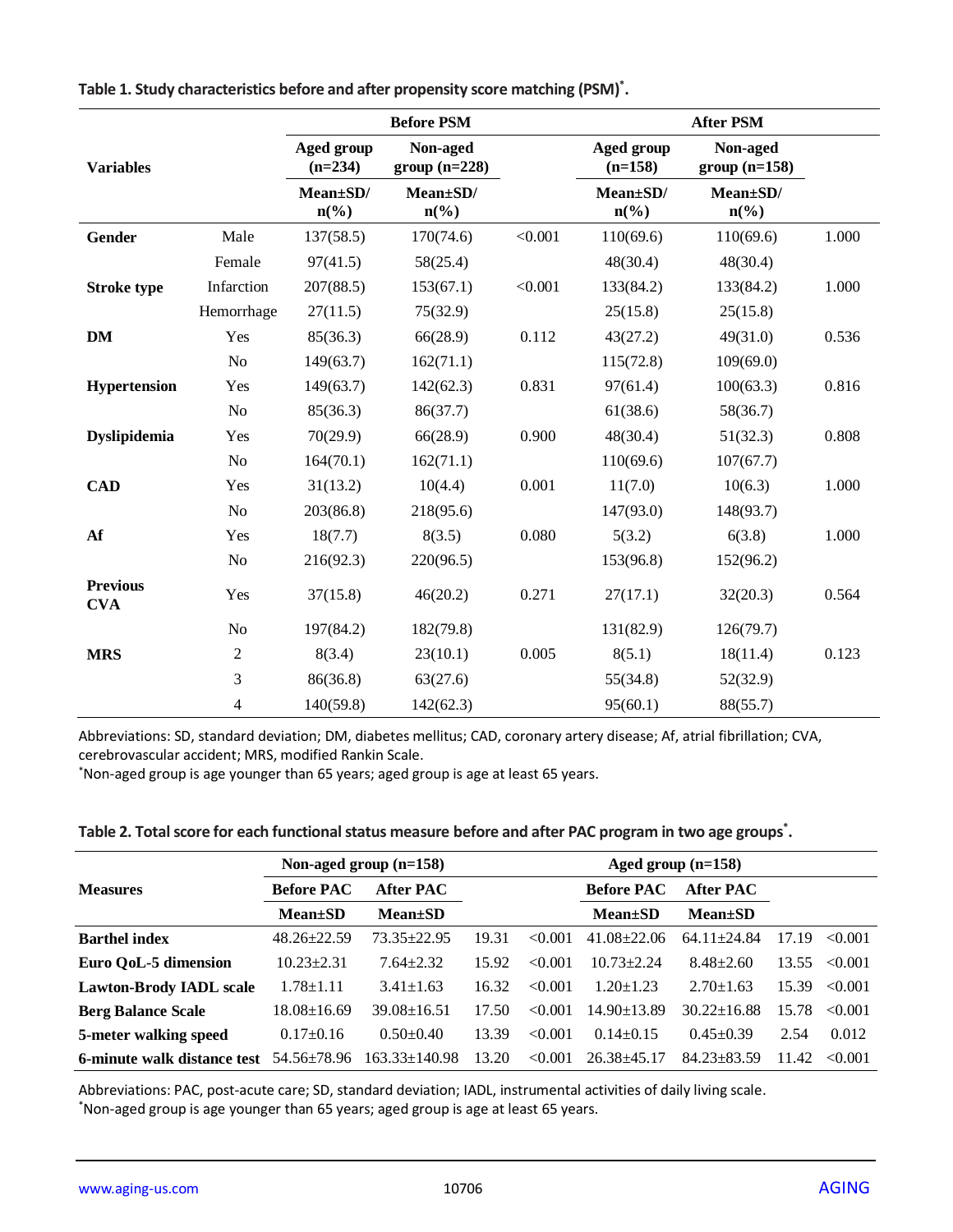|                                | Non-aged group $(n=158)$ |                     |         |                   | Aged group $(n=158)$ |                                |                                  |  |
|--------------------------------|--------------------------|---------------------|---------|-------------------|----------------------|--------------------------------|----------------------------------|--|
| <b>Measures</b>                | $T1^{**}$                | $T2^{**}$           |         | $T1^{**}$         | $T2^{**}$            | ES1-ES2<br>$(95\% \text{ CI})$ |                                  |  |
|                                | $Mean \pm SD$            | $Mean \pm SD$       |         | $Mean \pm SD$     | $Mean \pm SD$        |                                |                                  |  |
| <b>Barthel index</b>           | $48.26 \pm 22.59$        | $73.35 + 22.95$     | 1.11    | $41.08 \pm 22.06$ | $64.11 \pm 24.84$    | 1.04                           | $0.07(-0.03, 0.10)$              |  |
| Euro QoL-5 dimension           | $10.23 \pm 2.31$         | $7.64 \pm 2.32$     | $-1.12$ | $10.73 \pm 2.24$  | $8.48 \pm 2.60$      |                                | $-1.00$ $-0.12$ $(-0.17, -0.06)$ |  |
| <b>Lawton-Brody IADL scale</b> | $1.78 \pm 1.11$          | $3.41 \pm 1.63$     | 1.47    | $1.20 \pm 1.23$   | $2.70 \pm 1.63$      | 1.22                           | 0.25(0.22, 0.27)                 |  |
| Berg balance scale             | $18.08 \pm 16.69$        | $39.08 \pm 16.51$   | 1.26    | $14.90 \pm 13.89$ | $30.22 \pm 16.88$    | 1.10                           | 0.16(0.10, 0.22)                 |  |
| 5-meter walking speed          | $0.17 \pm 0.16$          | $0.50 \pm 0.40$     | 2.06    | $0.14 \pm 0.15$   | $0.45 \pm 0.39$      | 2.07                           | $-0.01$ $(-0.03, 0.01)$          |  |
| 6-minute walk distance test    | $54.56 \pm 78.96$        | $163.33 \pm 140.98$ | 1.38    | $26.38 \pm 45.17$ | $84.23 \pm 83.59$    | 1.28                           | 0.11(0.01, 0.21)                 |  |

**Table 3. Differences in effect size (ES) in each functional status measure before and after PAC program: comparison between different age groups\* .**

Abbreviation: PAC, post-acute care; SD, standard deviation; IADL, instrumental activities of daily living scale.

\*Non-aged group is age younger than 65 years; aged group is age at least 65 years.

\*\*T1 is pre-rehabilitation and T2 is post-rehabilitation; non-aged group is age younger than 65 years and aged group is age at least 65 years.

|  |  |  | Table 4. Comparison of medical resource utilization between different age groups <sup>*</sup> . |
|--|--|--|-------------------------------------------------------------------------------------------------|
|  |  |  |                                                                                                 |

| <b>Variables</b>   |                       | Non-aged group $(n=158)$  | Aged group $(n=158)$  |                           |         |
|--------------------|-----------------------|---------------------------|-----------------------|---------------------------|---------|
|                    | <b>Mean</b> ±SD       | Median[IOR]               | <b>Mean</b> ±SD       | Median[IOR]               | P value |
| LOS before PAC     | $11.9 + 6.8$          | $8[5-12]$                 | $11.4 + 6.9$          | 7 [5-11]                  | 0.543   |
| LOS in PAC         | $29.0 \pm 16.7$       | 21[19-42]                 | $26.7 \pm 16.0$       | 21 [18-39]                | 0.225   |
| <b>Cost in PAC</b> | $3.052.9 \pm 1.645.3$ | 2,234.1 [2,047.3-4,182.3] | $2,826.5 \pm 1,477.1$ | 2,213.1 [2,015.4-3,821.0] | 0.199   |

LOS, length of stay; PAC, post-acute care; SD, standard deviation; IQR, interquartile range.

\*Non-aged group is age younger than 65 years; aged group is age at least 65 years.

than in infarct stroke [28]. However, a recent study reported that female/male ratios for ischemic stroke risk vary with age [29]. In a young or middle-aged patient, a stroke can have a large economic impact because it causes disability before the most productive years of life. Thus, younger patients tend to be highly motivated to undergo rehabilitative PAC. The non-aged group (age below 65 years) in our study had a higher percentage of patients with hemorrhagic stroke and male gender. To prevent non-comparability between the intervention group and the comparison group from distorting estimation of the treatment effect, this study performed PSM at the patient level to compare the baseline characteristics of the two groups, which increased the robustness of the analysis. After PSM, the two groups did not significantly differ in gender, stroke type, common risk factors or MRS score.

Compared to younger patients, geriatric patients are expected to have longer hospital stays after stroke [30]. In our study, the mean duration from day of stroke onset to day of PAC ward admission was 11.9 days in the nonaged group and 11.4 days in the aged group. The mean duration of PAC ward stay was 29.0 days in the nonaged group and 26.7 days in the aged group. The two groups did not significantly differ in duration of stay in acute care ward  $(P=0.543)$  or in duration of stay in PAC ward (P=0.225). Therefore, the total LOS for stroke approximated 6 weeks. In contrast, the average LOS for inpatient rehabilitation after stroke approximates 1 month in other countries (e.g., Thailand, Ireland and Switzerland) [31]. In Japan, however, the average LOS for inpatient rehabilitation is much longer. Patients who require long-term rehabilitation in Japan might be transferred to a hospital rehabilitation program up to 150 days in duration [32]. Theoretically, the per-diem reimbursement method should reduce daily expenditures even if hospital LOS is increased [33]. However, patients and hospitals in Taiwan may be motivated to minimize LOS for several reasons. First, the Taiwan National Health Insurance system classifies a stroke that requires a hospital LOS of 30 days as a catastrophic illness, which is a self-pay exemption. Second, this national pilot project (PAC-CVD) was initially designed to decrease reimbursement after a PAC ward stay of 3 weeks. Third, insufficient reimbursement of PAC costs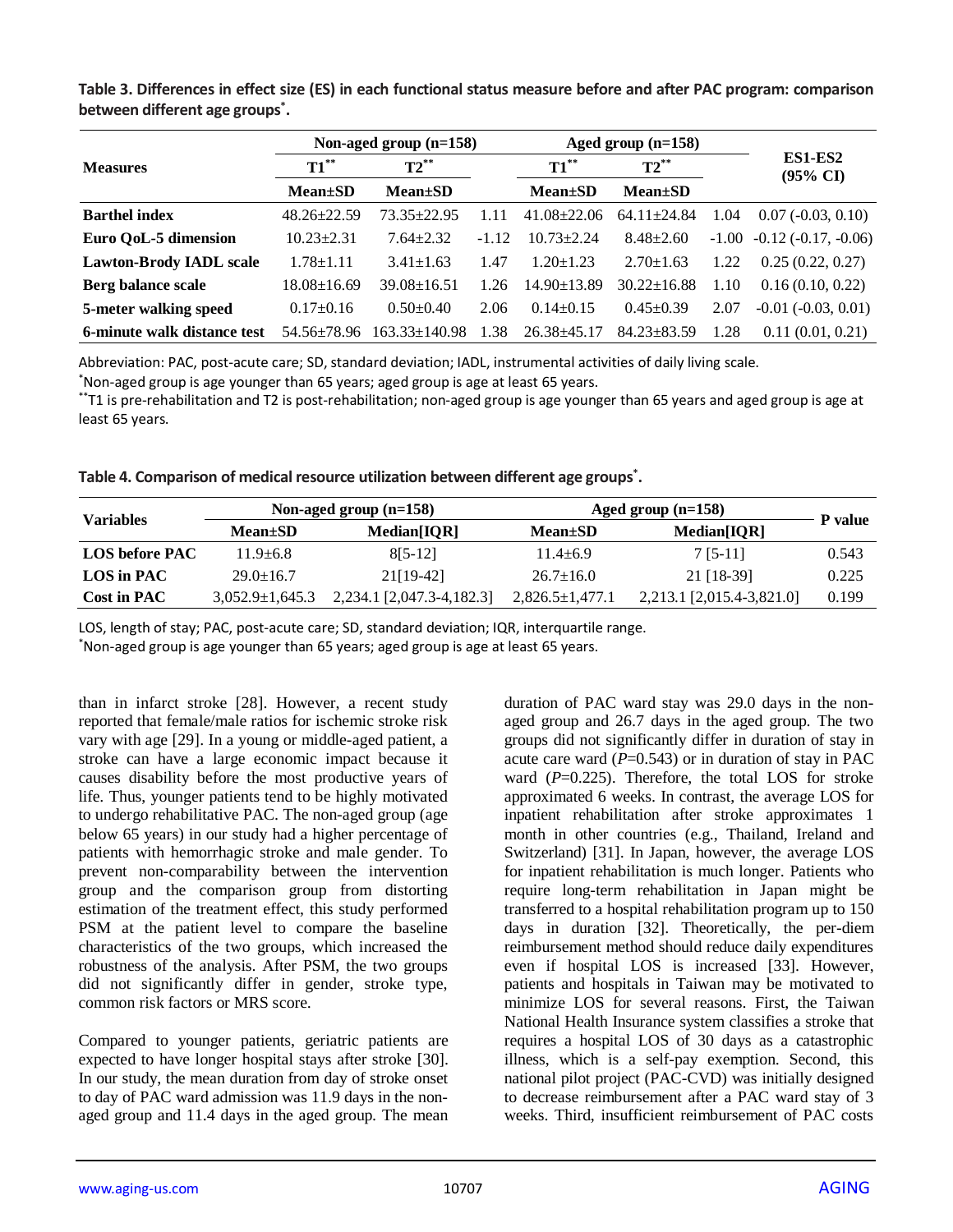and limited availability of PAC beds might motivate some hospitals to discharge patients as early as possible. Fourth and most importantly, patients often experience homesickness after 1 month of hospitalization and request to be discharged. To prevent cost considerations from inappropriately reducing hospital stay, this PAC-CVD program adjusted the PAC ward reimbursement in 2015. Reimbursements for all PAC ward stays of up to 12 weeks were similar. That is, reimbursements were no longer reduced for stays longer than 3 weeks after admission.

As mentioned in the Introduction section above, the PAC-CVD program was designed to improve stroke rehabilitation efficiency by increasing the intensity, frequency, and duration of rehabilitation. In contrast, current Taiwan NHIA provisions provide reimbursement for only one rehabilitative treatment per day. Compared to fee-for-service, per-diem reimbursement provides superior service at a comparable cost. The general recommendation is to re-evaluate stroke patients for further rehabilitative PAC every 3 weeks. Patients who are not motivated to undergo further rehabilitation and those who show no improvement should be recommended for discharge. In acute stroke stage, the costs of initial hospital examination (laboratory test, brain CT and brain MRI), medication and treatment are high. In the post-acute stroke stage, the care and rehabilitation costs are a potentially huge burden. In terms of minimizing and controlling hospital costs, however, per-diem reimbursement may be better than fee-for-service reimbursement in post-acute stroke stage. Therefore, per-diem reimbursement is an efficient and economical medical reimbursement plan for intensive rehabilitative PAC [17]. Per-diem reimbursement systems have been used for mental disorders in Europe [34], limited surgical diseases in Korea [35], nursing home care, domiciliary care, and adult day health care of eligible veterans in State homes [36]. Taiwan is the first country to deliver rehabilitative PAC for stroke patients under a per-diem reimbursement system.

Our study also showed that rehabilitative PAC significantly improved BI, BBS, EQ-5D, 6MWD and 5MWS. The BI is among the oldest competing indices and is widely used to assess ADL [37]. In both groups in our study, the training effect for BI was not as large as the training effect for other functional measurements. Additionally, BI did not significantly differ between the two age groups. On the other hand, walking pace assessment had the largest training effect but did not significantly differ between the two groups. For EQ-5D, IADL, BBS and 6MWD, the training effect was smaller in the aged group compared to the non-aged group. Therefore, BI alone is insufficient for evaluating walking ability and functional status in stroke patients after comprehensive rehabilitative PAC. Post-acute care for geriatric patients should also focus on improving pain, emotional change and balance coordination.

A major objective of in-patient rehabilitative training is to maximize the independence of patients in ADL in their communities. Most studies indicate that at least 3 to 6 weeks of training is needed to recover walking ability after stroke. The training time depends on the initial severity of impairment in walking function, the severity of paresis in lower extremities, the training site, and the age of the patient. A previous community-based poststroke population study concluded that a valid prognosis of walking function can be made in 6 weeks in patients with initially severe leg paresis or paralysis and in as little as 3 weeks in patients who initially have no/mild/moderate leg paresis [38]. A systematic review article reported that, in patients who are nonambulatory in the first month after stroke, 60% of those managed in a rehabilitation unit regain independent walking ability whereas only 39% of those managed in an acute care unit do so [7]. Another study reported that advanced age was a predictor of reduced walking ability at 6 months after stroke [39]. As in Asagi Hospital in Japan, the training principles applied in our study included early rehabilitation, uninvolved limb strengthening (i.e., strengthening of both limbs rather than only the paretic limb), and enhanced lower limb strengthening. After PAC rehabilitation, the percentage of patients without independent walking ability decreased from 59.5% (275/462) to 23.6% (109/462). Further analysis showed that, in the non-aged group, 39.5% (90/228) of patients regained walking ability, but 20.6% (47/228) of patients did not. In the aged group, 33.3% of patients (78/234) regained walking ability, but 23.9% of patients (56/234) remained unable to walk.

Early and intensive mobilization after stroke is believed to reduce the time needed to restore unassisted walking function and to improve functional recovery in ADL [31, 40, 41]. In acute stage, early rehabilitation is defined as a specialized post-stroke rehabilitation program that begins within 3 days after admission [32]. In post-acute stage, early rehabilitation minimizes the duration of hospital stay before transfer to rehabilitative PAC ward. A multicenter study reported a timedependent effect of early rehabilitation, particularly in rehabilitation for lower limb improvement [42]. Stroke rehabilitation should focus on increasing the compensatory role of the strong lower limb [12]. The increased neural drive originating from the "untrained" motor cortex is believed to contribute to the crosseducation effect [43]. The cross-education effect has been confirmed in both the upper [14, 44, 45] and lower extremities [46, 47]. Different rehabilitation techniques generally achieve similar long-term effects on motor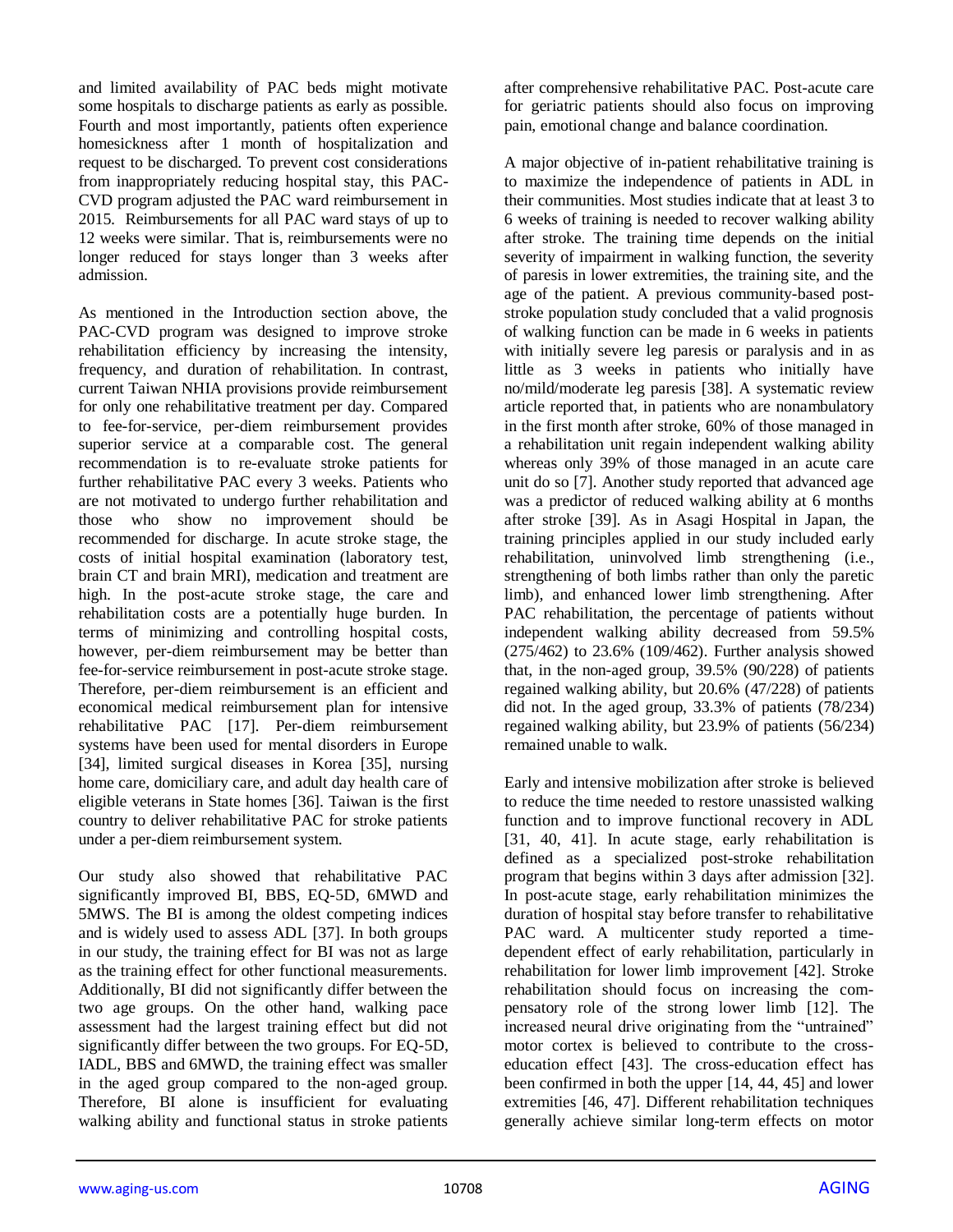recovery [43]. A rehabilitation program that addresses motor function, balance, and independence in ADL may be needed to achieve high levels of community mobility [48]. In Japan, an intensive post-acute stroke rehabilitation program used in Asagi Hospital achieved a better hospital LOS compared to the national average (47.5 days versus 79.6 days, respectively) and a better improvement in Functional Independence Measure score between admission and discharge compared to the national average (24.7 versus 17.4, respectively). In our study, recovery of walking ability and IADL after rehabilitative PAC was generally better in the non-aged group compared to the aged group. However, the groups achieved similar improvements in BI. Restoration of walking ability and functional status in stroke patients not only benefits the hospital by reducing the resources required for formal and informal care, but also benefits the patient by reducing LOS and by improving overall health, confidence and self-care ability.

## **LIMITATIONS AND CONCLUSIONS**

A noted limitation of this study is that subjects were selected for only 40 days of PAC after stroke onset. Although no patients in this study received robot-based training or high-tech gait analysis, several rehabilitation facilities were used in accordance with the ability of the patient. This study only analyzed patients treated in a single regional teaching hospital. However, the number of patients who had received PAC at this hospital after stroke was among the highest of all regional hospitals in south Taiwan. Additionally, although intensive strength training for the unaffected lower limb of the stroke patient achieved good recovery of walking ability and other functions in both our hospital and Asagi Hospital in Japan, further randomized controlled trial studies are needed to compare different training methods. Rehabilitative PAC under per-diem reimbursement is efficient and economical. Further studies are needed to compare a PAC group and a control group in other regions of Taiwan under current NHIA regulations or in other nations under different reimbursement systems.

# **MATERIALS AND METHODS**

#### **Study design and sample**

The study population included all stroke patients admitted to the PAC ward at one regional teaching hospital in Taiwan between March, 2014 and May, 2019. A stroke patient was defined as a patient with a record of ICD-9-CM code 433.x, 434.x, or 436.x for ischemic stroke or a record of code 430 or 431 for hemorrhagic stroke. The inclusion criteria were (1) acute stroke; (2) admission to PAC ward within 40 days after stroke onset; and (3) Modified Rankin Scale (MRS) score of 2 to 4 where MRS scores of 0, 1, 2, 3, 4 and 5 are defined as no symptoms, no significant disability, slight disability, moderate disability, moderately severe disability, and severe disability, respectively [49]. The patients were separated into two groups: a non-aged group (patient age  $\lt$  65 years) and an aged group (patient age  $\geq 65$  years). During the sample selection period, 526 patients were eligible for participation. Of these, 41 patients were excluded due to transfer to PAC wards at other hospitals upon request of the family or due to unavailability of PAC beds at the hospital. Another 23 patients were excluded due to insufficient inpatient training within 7 days or incomplete data. Thus, 462 patients (228 in the aged group and 234 in the non-aged group) were interviewed before and after PAC. To prevent non-comparability between the aged group and the non-aged group from distorting estimation of the treatment effect and to increase the robustness of the analysis, propensity score matching (PSM) was performed at the patient level to compare baseline characteristics of the two groups [50]. The propensity score is a balancing score that can be used to compare groups that do not systematically differ. The covariates included patient demographics (gender); clinical attributes (stroke type, hypertension, hyperlipidemia, diabetes mellitus, coronary artery disease, atrial fibrillation and previous stroke) and pre-rehabilitation functional status. The caliper matching method was used for 1:1 PSM between the aged group and the non-aged group. Thus, 158 patients in the aged group were compared with an "all participants matched set" of 158 patients in the non-aged group (Figure 1). The study protocol was approved by the institutional review board of Kaohsiung Medical University Hospital (KMUH-IRB-20140308), and informed consent was obtained from each participant before enrollment in the study.

The PAC rehabilitation programs were implemented by a multidisciplinary team comprising physiatrists, physical therapists, occupational therapists and speech therapists [17, 50]. The programs were delivered in at least three sessions per day. Each patient received 1 hour of physical therapy or occupational therapy per session. Speech therapy was arranged for patients with aphasia or dysphagia. An individualized PAC rehabilitation program was designed for each patient. The rehabilitation programs included facilitation, passive range of motion exercise, strengthening, therapeutic exercise, bed mobility training, balance training, tilt table physiotherapy, functional electrical stimulation, training under suspension, ambulation training, medical device training, transfer training, ADL functional training and coordination training. Rehabilitation of lower limb strength was enhanced by use of a cycle ergometer, treadmill, and active passive trainer and by a progressive resistance training program that included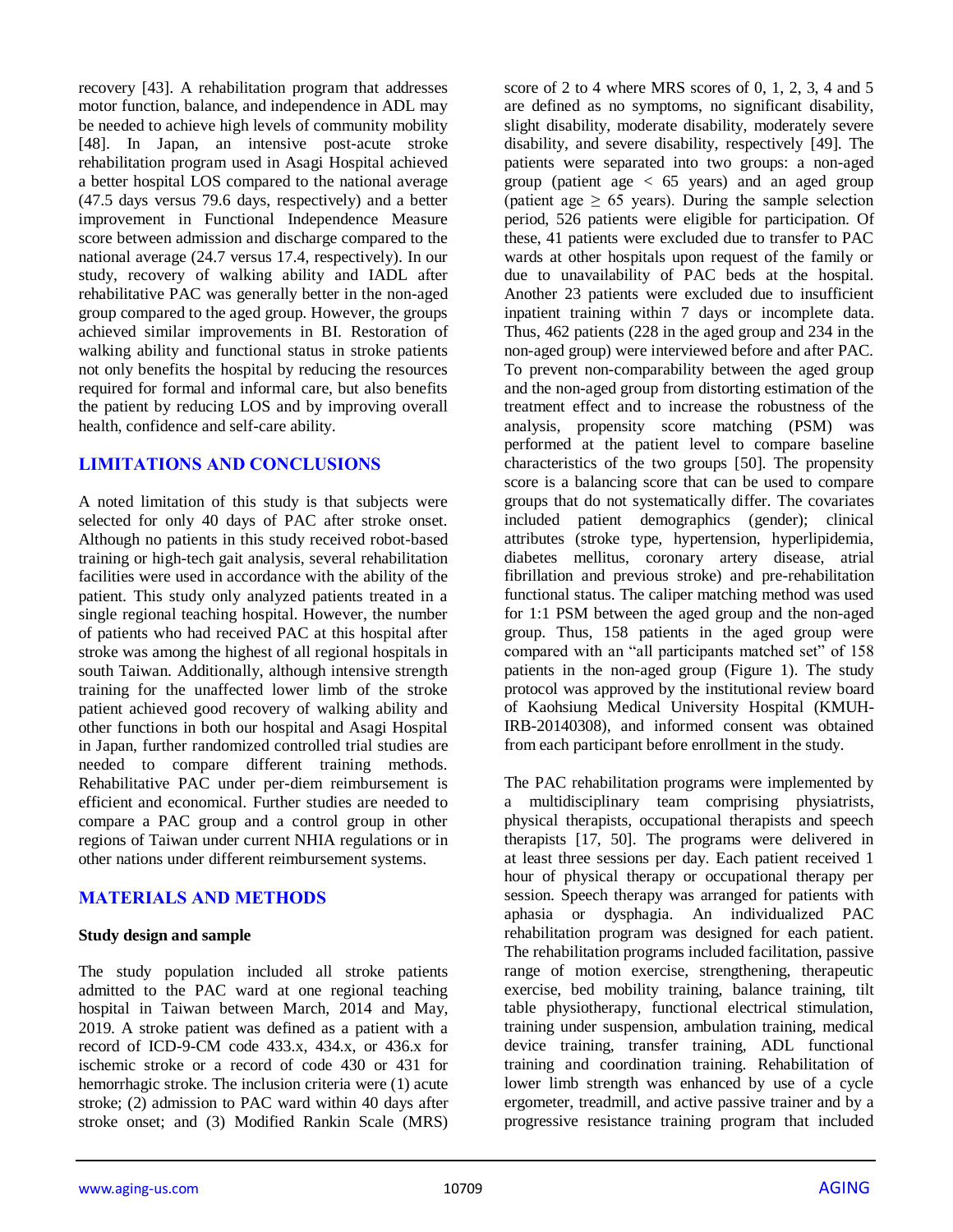leg presses and unilateral paretic and nonparetic knee extension exercises.

#### **Measurement instruments**

Walking ability after PAC-CVD was assessed in terms of 6-minute walking distance (6MWD) and 5-meter walking speed (5MWS). The 6MWD is a standardized assessment that is performed according to American Thoracic Society guidelines [51]. The 5MWS is recommended for assessment of longitudinal change in walking ability after stroke [52]. Barthel Index (BI), Berg Balance Scale (BBS), Lawton-Brody instrumental activities of daily living (IADL) and EuroQol- 5 Dimension (EQ-5 D) were also used to assess functional performance. The BI was used as a measure of functional disability in terms of

inability to perform certain ADL [53]. The maximum score of 100 for the 10-item BI indicates complete independence. The minimum score of 0 indicates complete dependence. The 14-item BBS is a scale of functional balance [54]. Each item is rated from 0 (poor) to 4 (good), and the maximum score is 56. The IADL was used to evaluate ADL performance, including preparing food, housekeeping, laundering, making telephone calls, taking medicine, using transportation, shopping, and performing financial activities [55]. Women were scored in all eight domains while men were not scored in the domains of preparing food, housekeeping, and laundering due to cultural differences in gender roles. The EQ-5D is a self-assessment of mobility, self-care, usual activities, pain or discomfort, and anxiety or depression as part of a total health



**Figure 1. Flowchart of recruitment and study procedure.**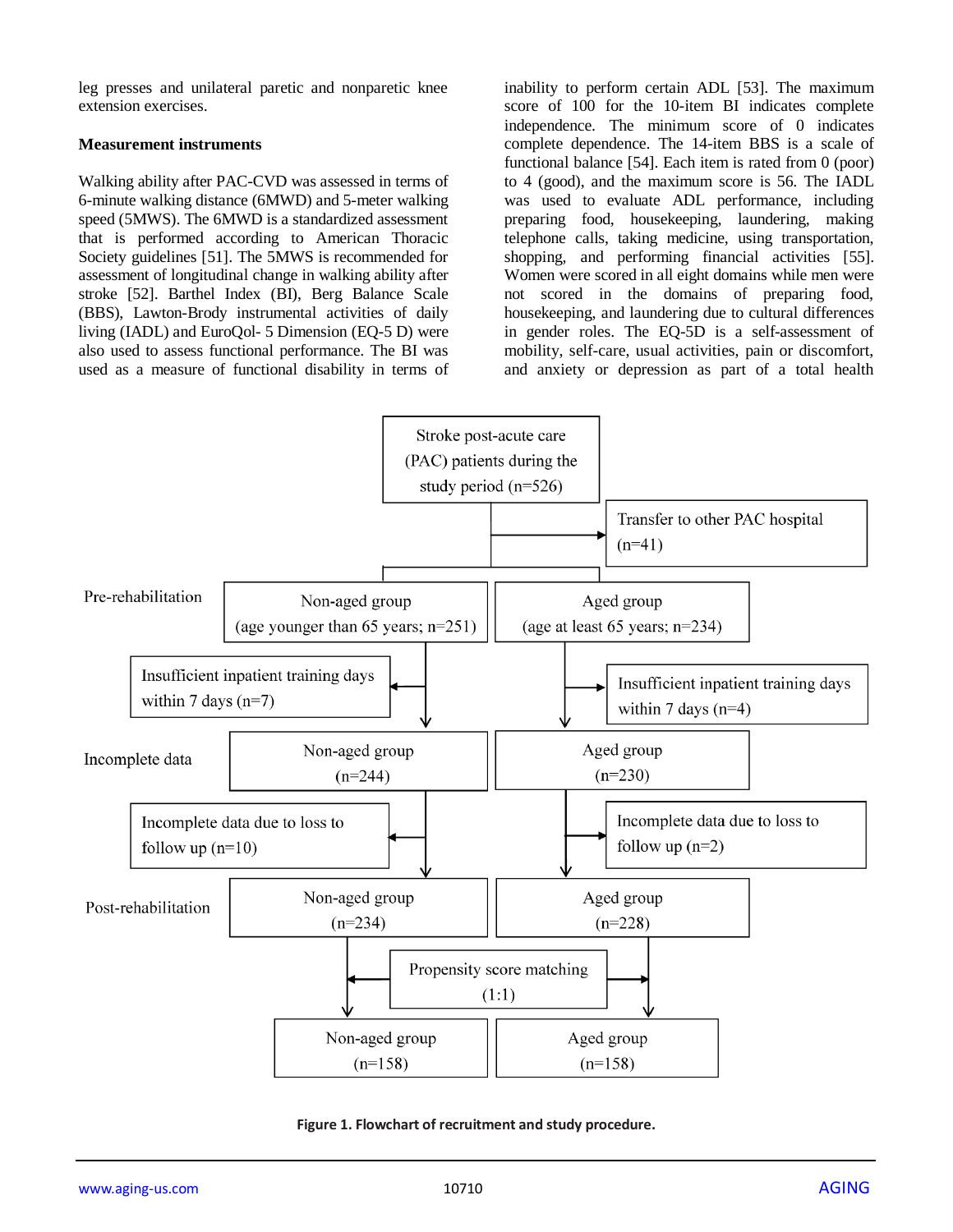state [56]. The subject is required to score each item from 1 to 3 (no problem, some problem, and extreme problem, respectively). The Chinese versions of all instruments used in this study have been validated and used extensively in both clinical practice and research [57].

#### **Statistical analysis**

The unit of analysis in this study was the individual stroke patient. Descriptive statistics were tabulated to depict the stroke patient demographics. Independent Sample t test and Pearson chi-square test were used to compare functional performance. Regarding total direct medical cost at hospitalization, the standard administrative claims data required by the Taiwan Bureau of National Health Insurance include fees for the following: physician, radiology, physical therapy, hospital room, pharmacy, laboratory, special materials, and others. To reflect changes in real dollar value, all dollar values were converted to their equivalent 2019 values; New Taiwan Dollar values were then converted to USD values at the average exchange rate over the 5 year period of 2014-2019.

Effect size (ES) was calculated for direct comparison of the relative magnitude of change as measured by the two functional status measures. Thus, ES was calculated as the difference between the mean scores for two time intervals divided by the standard deviation in the score for the previous time interval [58]. Using this method of standardizing the extent of change measured by an instrument enabled comparisons between two instruments. An ES of 1.0 is equivalent to a change of one standard deviation in the sample. Effect sizes of 0.2, 0.5 and 0.8 are typically considered small, medium and large changes, respectively. Differences in ES and associated 95% confidence intervals were also calculated in biascorrected and accelerated bootstrapping with 1,000 replications [59].

Statistical analyses were performed using Stata Statistical Package, version 13.0 (Stata Corp, College Station, TX). All tests were two-sided, and *P* values less than 0.05 were considered statistically significant.

## **CONFLICTS OF INTEREST**

The authors declare no conflicts of interest.

# **FUNDING**

This study was supported by funding from the Chi-Mei Medical Center and Kaohsiung Medical University Research Foundation (109 CM-KMU-08) and the

Ministry of Science and Technology (MOST 104-2410- H-037-006-SS2 and MOST 106-2410-B-037 -076) in Taiwan.

## **REFERENCES**

- 1. Feigin VL, Norrving B, Mensah GA. Global burden of stroke. Circ Res. 2017; 120:439–48. <https://doi.org/10.1161/CIRCRESAHA.116.308413> PMI[D:28154096](https://pubmed.ncbi.nlm.nih.gov/28154096)
- 2. Wist S, Clivaz J, Sattelmayer M. Muscle strengthening for hemiparesis after stroke: a meta-analysis. Ann Phys Rehabil Med. 2016; 59:114–24. <https://doi.org/10.1016/j.rehab.2016.02.001> PMI[D:26969343](https://pubmed.ncbi.nlm.nih.gov/26969343)
- 3. Yi TI, Han JS, Lee KE, Ha SA. Participation in leisure activity and exercise of chronic stroke survivors using community-based rehabilitation services in seongnam city. Ann Rehabil Med. 2015; 39:234–42. <https://doi.org/10.5535/arm.2015.39.2.234> PMI[D:25932420](https://pubmed.ncbi.nlm.nih.gov/25932420)
- 4. Béjot Y, Blanc C, Delpont B, Thouant P, Chazalon C, Daumas A, Osseby GV, Hervieu-Bègue M, Ricolfi F, Giroud M, Cordonnier C. Increasing early ambulation disability in spontaneous intracerebral hemorrhage survivors. Neurology. 2018; 90:e2017–24. <https://doi.org/10.1212/WNL.0000000000005633> PMI[D:29728525](https://pubmed.ncbi.nlm.nih.gov/29728525)
- 5. Singer J, Gustafson D, Cummings C, Egelko A, Mlabasati J, Conigliaro A, Levine SR. Independent ischemic stroke risk factors in older americans: a systematic review. Aging (Albany NY). 2019; 11:3392–407. <https://doi.org/10.18632/aging.101987> PMI[D:31127075](https://pubmed.ncbi.nlm.nih.gov/31127075)
- 6. Saulle MF, Schambra HM. Recovery and rehabilitation after intracerebral hemorrhage. Semin Neurol. 2016; 36:306–12. <https://doi.org/10.1055/s-0036-1581995> PMI[D:27214706](https://pubmed.ncbi.nlm.nih.gov/27214706)
- 7. Preston E, Ada L, Dean CM, Stanton R, Waddington G. What is the probability of patients who are nonambulatory after stroke regaining independent walking? a systematic review. Int J Stroke. 2011; 6:531–40. <https://doi.org/10.1111/j.1747-4949.2011.00668.x> PMI[D:22111798](https://pubmed.ncbi.nlm.nih.gov/22111798)
- 8. Rakesh N, Boiarsky D, Athar A, Hinds S, Stein J. Poststroke rehabilitation: factors predicting discharge to acute versus subacute rehabilitation facilities. Medicine (Baltimore). 2019; 98:e15934. <https://doi.org/10.1097/MD.0000000000015934> PMI[D:31145364](https://pubmed.ncbi.nlm.nih.gov/31145364)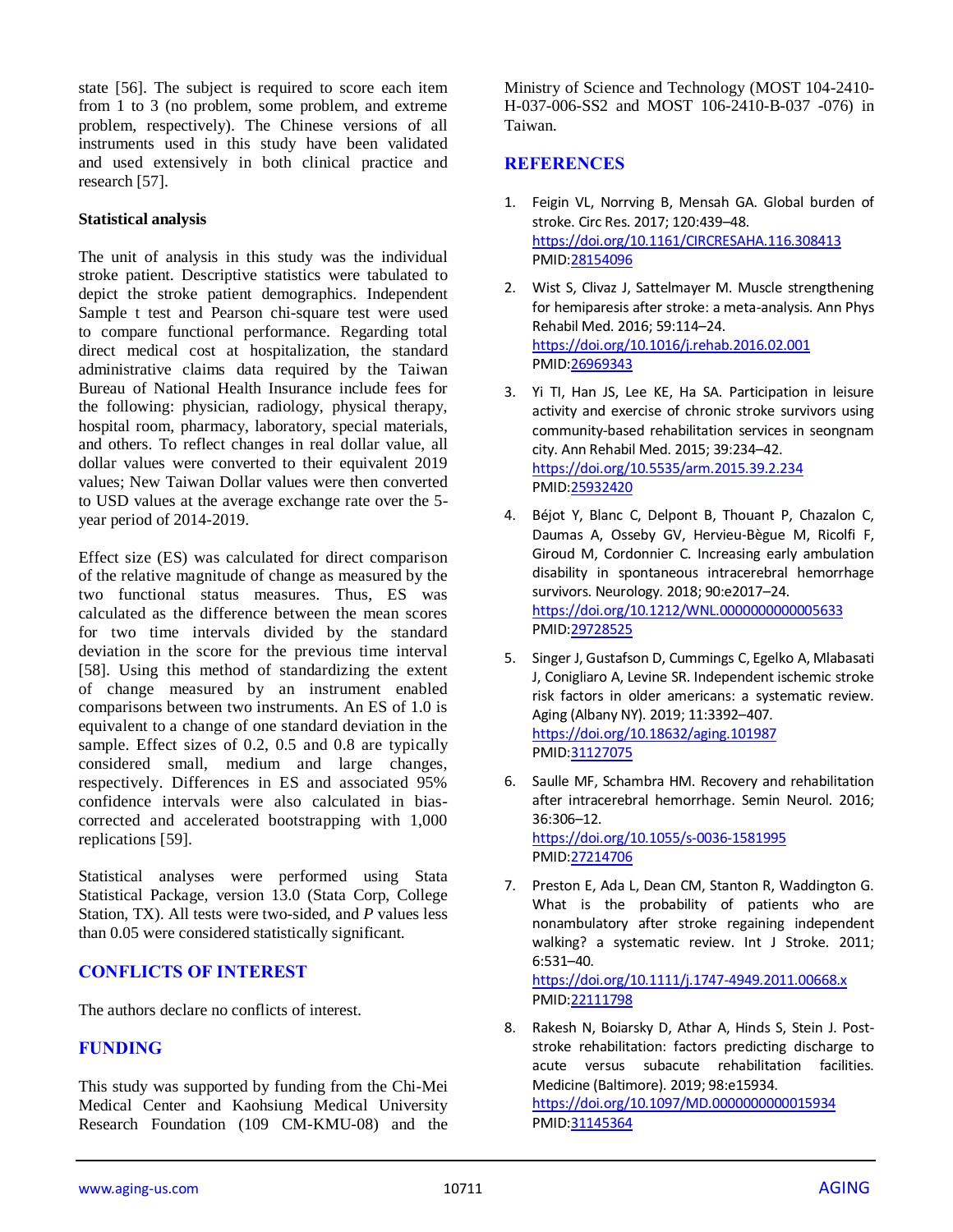- 9. Calle A, Onder G, Morandi A, Bellelli G, Ortolani E, Pérez LM, Mesas M, Sanniti A, Mazzanti P, Platto CN, Gentile S, Martinez N, Roquè M, Inzitari M. Frailty related factors as predictors of functional recovery in geriatric rehabilitation: the sarcopenia and function in aging rehabilitation (SAFARI) multi-centric study. J Nutr Health Aging. 2018; 22:1099–106. <https://doi.org/10.1007/s12603-018-1060-2> PMID[:30379309](https://pubmed.ncbi.nlm.nih.gov/30379309)
- 10. Takemasa S, Nakagoshi R, Murakami M, Uesugi M, Inoue Y, Gotou M, Koeda H, Naruse S. Factors affecting quality of life of the homebound elderly hemiparetic stroke patients. J Phys Ther Sci. 2014; 26:301–03. <https://doi.org/10.1589/jpts.26.301> PMID[:24648653](https://pubmed.ncbi.nlm.nih.gov/24648653)
- 11. Mizrahi EH, Fleissig Y, Arad M, Adunsky A. Functional gain following rehabilitation of recurrent ischemic stroke in the elderly: experience of a post-acute care rehabilitation setting. Arch Gerontol Geriatr. 2015; 60:108–11. <https://doi.org/10.1016/j.archger.2014.08.013>

PMID[:25239513](https://pubmed.ncbi.nlm.nih.gov/25239513)

- 12. Genthon N, Rougier P, Gissot AS, Froger J, Pélissier J, Pérennou D. Contribution of each lower limb to upright standing in stroke patients. Stroke. 2008; 39:1793–99. <https://doi.org/10.1161/STROKEAHA.107.497701> PMID[:18369174](https://pubmed.ncbi.nlm.nih.gov/18369174)
- 13. Dragert K, Zehr EP. High-intensity unilateral dorsiflexor resistance training results in bilateral neuromuscular plasticity after stroke. Exp Brain Res. 2013; 225:93–104. <https://doi.org/10.1007/s00221-012-3351-x> PMID[:23196803](https://pubmed.ncbi.nlm.nih.gov/23196803)
- 14. Sun Y, Ledwell NM, Boyd LA, Zehr EP. Unilateral wrist extension training after stroke improves strength and neural plasticity in both arms. Exp Brain Res. 2018; 236:2009–21. <https://doi.org/10.1007/s00221-018-5275-6> PMID[:29730752](https://pubmed.ncbi.nlm.nih.gov/29730752)
- 15. Redberg RF. The role of post-acute care in variation in the medicare program. JAMA Intern Med. 2015; 175:1058. <https://doi.org/10.1001/jamainternmed.2015.0679> PMID[:25868114](https://pubmed.ncbi.nlm.nih.gov/25868114)
- 16. Barnett ML, Mehrotra A, Grabowski DC. Postacute care - the piggy bank for savings in alternative payment models? N Engl J Med. 2019; 381:302–03. <https://doi.org/10.1056/NEJMp1901896> PMID[:31340092](https://pubmed.ncbi.nlm.nih.gov/31340092)
- 17. Wang CY, Chen YR, Hong JP, Chan CC, Chang LC, Shi HY. Rehabilitative post-acute care for stroke patients delivered by per-diem payment system in different

hospitalization paths: a taiwan pilot study. Int J Qual Health Care. 2017; 29:779–84. <https://doi.org/10.1093/intqhc/mzx102> PMI[D:29025039](https://pubmed.ncbi.nlm.nih.gov/29025039)

- 18. Kilkenny MF, Grimley R, Lannin NA. Quality of life and age following stroke. Aging (Albany NY). 2019; 11:845–46. <https://doi.org/10.18632/aging.101797> PMI[D:30694218](https://pubmed.ncbi.nlm.nih.gov/30694218)
- 19. Lu H, Guo Z, Liu J, Zhang H, Zhao W, Wu Y, Ni J, Liu W, Tu J, Wang J, Ning X, Zhang J. Trends in stroke incidence among elderly low-income residents of rural China: a population-based study from 1992 to 2016. Aging (Albany NY). 2018; 10:3438–49. <https://doi.org/10.18632/aging.101657> PMI[D:30487317](https://pubmed.ncbi.nlm.nih.gov/30487317)
- 20. Singh S, Bajorek B. Defining 'Elderly' in clinical practice guidelines for pharmacotherapy. Pharm Pract (Granada). 2014; 12:489. <https://doi.org/10.4321/s1886-36552014000400007> PMI[D:25580172](https://pubmed.ncbi.nlm.nih.gov/25580172)
- 21. WHO. Definition of an older or elderly person. Geneva: Switzerland; 2010.
- 22. Masnoon N, Shakib S, Kalisch-Ellett L, Caughey GE. What is polypharmacy? a systematic review of definitions. BMC Geriatr. 2017; 17:230. <https://doi.org/10.1186/s12877-017-0621-2> PMI[D:29017448](https://pubmed.ncbi.nlm.nih.gov/29017448)
- 23. Lloyd M, Skelton DA, Mead GE, Williams B, van Wijck F. Physical fitness interventions for nonambulatory stroke survivors: a mixed-methods systematic review and meta-analysis. Brain Behav. 2018; 8:e01000. <https://doi.org/10.1002/brb3.1000> PMI[D:29920979](https://pubmed.ncbi.nlm.nih.gov/29920979)
- 24. Allen L, John-Baptiste A, Meyer M, Richardson M, Speechley M, Ure D, Markle-Reid M, Teasell R. Assessing the impact of a home-based stroke rehabilitation programme: a cost-effectiveness study. Disabil Rehabil. 2019; 41:2060–65. <https://doi.org/10.1080/09638288.2018.1459879> PMI[D:29631453](https://pubmed.ncbi.nlm.nih.gov/29631453)
- 25. Said CM, Morris ME, McGinley JL, Szoeke C, Workman B, Liew D, Hill K, Woodward M, Wittwer JE, Churilov L, Ventura C, Bernhardt J. Evaluating the effects of increasing physical activity to optimize rehabilitation outcomes in hospitalized older adults (MOVE trial): study protocol for a randomized controlled trial. Trials. 2015; 16:13.

<https://doi.org/10.1186/s13063-014-0531-y> PMI[D:25588907](https://pubmed.ncbi.nlm.nih.gov/25588907)

26. Lee WC, Joshi AV, Wang Q, Pashos CL, Christensen MC. Morbidity and mortality among elderly americans with different stroke subtypes. Adv Ther. 2007; 24:258–68.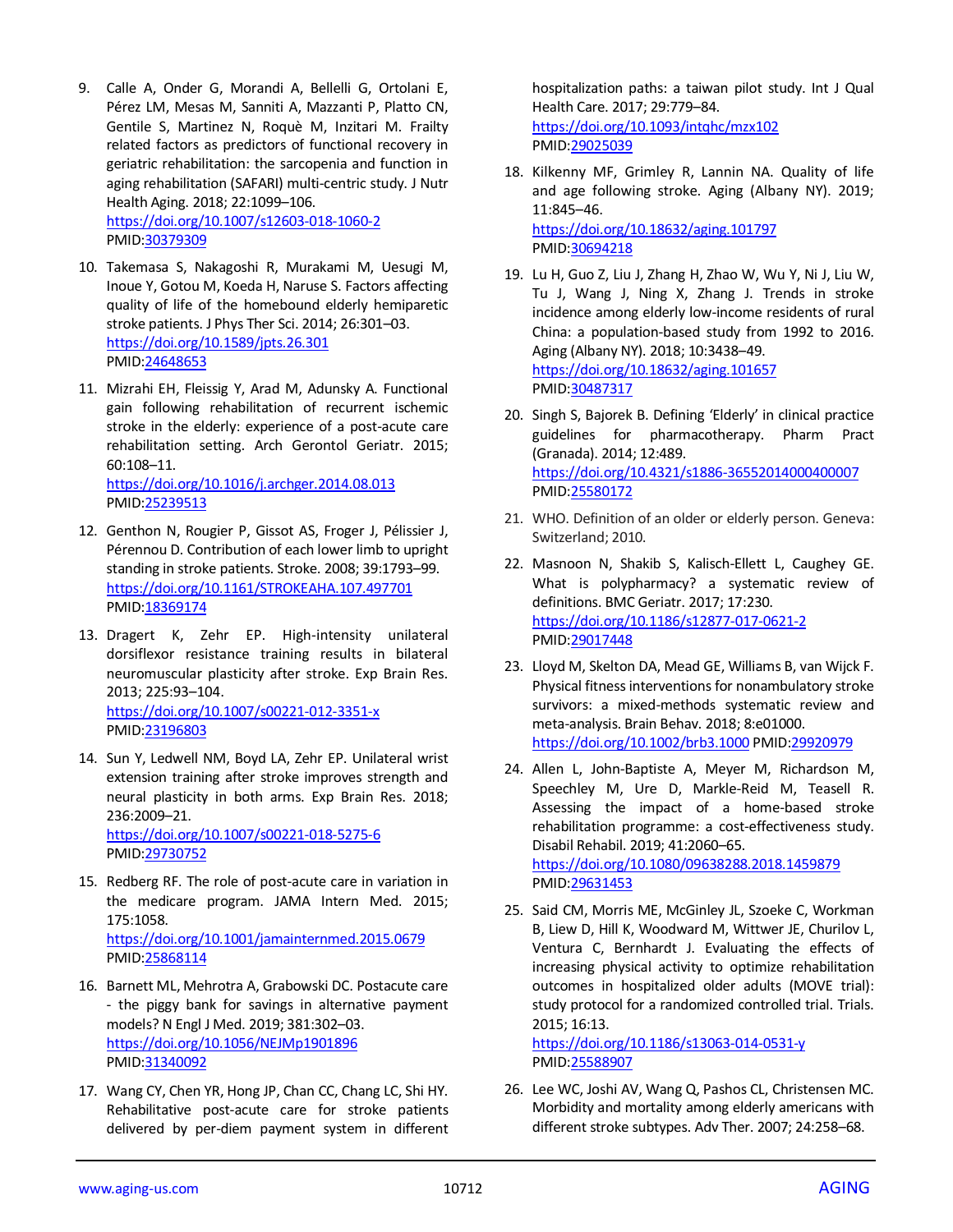<https://doi.org/10.1007/BF02849893> PMID[:17565915](https://pubmed.ncbi.nlm.nih.gov/17565915)

27. Lekander I, Willers C, von Euler M, Lilja M, Sunnerhagen KS, Pessah-Rasmussen H, Borgström F. Relationship between functional disability and costs one and two years post stroke. PLoS One. 2017; 12:e0174861.

<https://doi.org/10.1371/journal.pone.0174861> PMID[:28384164](https://pubmed.ncbi.nlm.nih.gov/28384164)

- 28. Itzhaki M, Melnikov S, Koton S. Gender differences in feelings and knowledge about stroke. J Clin Nurs. 2016; 25:2958–66. <https://doi.org/10.1111/jocn.13366> PMID[:27383943](https://pubmed.ncbi.nlm.nih.gov/27383943)
- 29. Wu VC, Wu M, Aboyans V, Chang SH, Chen SW, Chen MC, Wang CL, Hsieh IC, Chu PH, Lin YS. Female sex as a risk factor for ischaemic stroke varies with age in patients with atrial fibrillation. Heart. 2020; 106:534–40. <https://doi.org/10.1136/heartjnl-2019-315065> PMID[:31558571](https://pubmed.ncbi.nlm.nih.gov/31558571)
- 30. Kang JH, Bae HJ, Choi YA, Lee SH, Shin HI. Length of hospital stay after stroke: a korean nationwide study. Ann Rehabil Med. 2016; 40:675–81. <https://doi.org/10.5535/arm.2016.40.4.675> PMID[:27606274](https://pubmed.ncbi.nlm.nih.gov/27606274)
- 31. Kuptniratsaikul V, Kovindha A, Massakulpan P, Permsirivanich W, Kuptniratsaikul PS. Inpatient rehabilitation services for patients after stroke in Thailand: a multi-centre study. J Rehabil Med. 2009; 41:684–86. <https://doi.org/10.2340/16501977-0399>

PMID[:19565164](https://pubmed.ncbi.nlm.nih.gov/19565164)

32. Yagi M, Yasunaga H, Matsui H, Morita K, Fushimi K, Fujimoto M, Koyama T, Fujitani J. Impact of rehabilitation on outcomes in patients with ischemic stroke: a nationwide retrospective cohort study in Japan. Stroke. 2017; 48:740–46. <https://doi.org/10.1161/STROKEAHA.116.015147>

PMID[:28108619](https://pubmed.ncbi.nlm.nih.gov/28108619)

33. Jian W, Guo Y. Does per-diem reimbursement necessarily increase length of stay? the case of a public psychiatric hospital. Health Econ. 2009 (Suppl 2); 18:S97–106. <https://doi.org/10.1002/hec.1522> PMID[:19551749](https://pubmed.ncbi.nlm.nih.gov/19551749)

34. Wolff J, McCrone P, Patel A, Normann C. Determinants of per diem hospital costs in mental health. PLoS One. 2016; 11:e0152669. <https://doi.org/10.1371/journal.pone.0152669>

PMID[:27031955](https://pubmed.ncbi.nlm.nih.gov/27031955)

35. Jang SI, Nam CM, Lee SG, Kim TH, Park S, Park EC. Impact of payment system change from per-case to

per-diem on high severity patient's length of stay. Medicine (Baltimore). 2016; 95:e4839. <https://doi.org/10.1097/MD.0000000000004839> PMI[D:27631239](https://pubmed.ncbi.nlm.nih.gov/27631239)

- 36. Department of Veterans Affairs. Per diem paid to states for care of eligible veterans in state homes. Final rule. Fed Regist. 2018; 83:61250–86. PMI[D:30497125](https://pubmed.ncbi.nlm.nih.gov/30497125)
- 37. Hartigan I. A comparative review of the katz ADL and the barthel index in assessing the activities of daily living of older people. Int J Older People Nurs. 2007; 2:204–12. <https://doi.org/10.1111/j.1748-3743.2007.00074.x> PMI[D:20925877](https://pubmed.ncbi.nlm.nih.gov/20925877)
- 38. Jørgensen HS, Nakayama H, Raaschou HO, Olsen TS. Recovery of walking function in stroke patients: the copenhagen stroke study. Arch Phys Med Rehabil. 1995; 76:27–32. [https://doi.org/10.1016/s0003-9993\(95\)80038-7](https://doi.org/10.1016/s0003-9993(95)80038-7) PMI[D:7811170](https://pubmed.ncbi.nlm.nih.gov/7811170)
- 39. Mahendran N, Kuys SS, Brauer SG. Which impairments, activity limitations and personal factors at hospital discharge predict walking activity across the first 6 months poststroke? Disabil Rehabil. 2020; 42:763–69. <https://doi.org/10.1080/09638288.2018.1508513> PMI[D:30724628](https://pubmed.ncbi.nlm.nih.gov/30724628)
- 40. Cumming TB, Thrift AG, Collier JM, Churilov L, Dewey HM, Donnan GA, Bernhardt J. Very early mobilization after stroke fast-tracks return to walking: further results from the phase II AVERT randomized controlled trial. Stroke. 2011; 42:153–58. <https://doi.org/10.1161/STROKEAHA.110.594598> PMI[D:21148439](https://pubmed.ncbi.nlm.nih.gov/21148439)
- 41. Lang CE, Lohse KR, Birkenmeier RL. Dose and timing in neurorehabilitation: prescribing motor therapy after stroke. Curr Opin Neurol. 2015; 28:549–55. <https://doi.org/10.1097/WCO.0000000000000256> PMI[D:26402404](https://pubmed.ncbi.nlm.nih.gov/26402404)
- 42. Morreale M, Marchione P, Pili A, Lauta A, Castiglia SF, Spallone A, Pierelli F, Giacomini P. Early versus delayed rehabilitation treatment in hemiplegic patients with ischemic stroke: proprioceptive or cognitive approach? Eur J Phys Rehabil Med. 2016; 52:81–89. PMI[D:26220327](https://pubmed.ncbi.nlm.nih.gov/26220327)
- 43. Hendy AM, Lamon S. The cross-education phenomenon: brain and beyond. Front Physiol. 2017; 8:297. <https://doi.org/10.3389/fphys.2017.00297> PMI[D:28539892](https://pubmed.ncbi.nlm.nih.gov/28539892)
- 44. Russell W, Pritchard-Wiart L, Manns PJ. Clinician perspectives on cross-education in stroke rehabilitation. Disabil Rehabil. 2018; 40:2644–49.